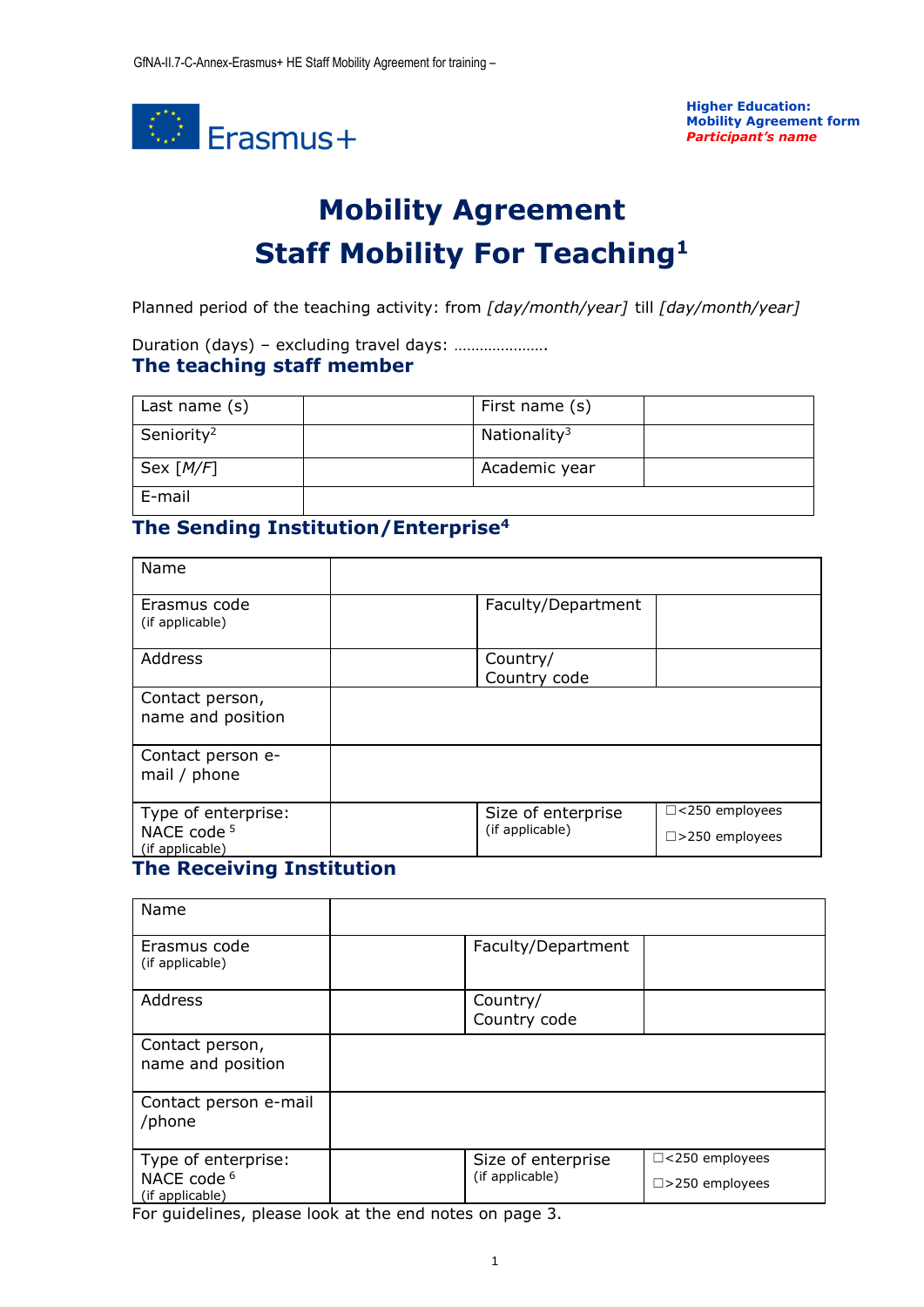

**Higher Education: Mobility Agreement form** *Participant's name*

# **Section to be completed BEFORE THE MOBILITY**

### **I. PROPOSED MOBILITY PROGRAMME**

Main subject field<sup>7</sup>: .....................

Level (select the main one): Short cycle (EQF level 5)  $\Box$ ; Bachelor or equivalent first cycle (EQF level 6)  $\Box$ ; Master or equivalent second cycle (EQF level 7)  $\Box$ ; Doctoral or equivalent third cycle (EQF level 8)  $\Box$ 

Number of students at the receiving institution benefiting from the teaching programme: ………………

Number of teaching hours: …………………

Language of instruction: ………………………………………

**Overall objectives of the mobility:**

**Added value of the mobility (in the context of the modernisation and internationalisation strategies of the institutions involved):**

**Content of the teaching programme:**

**Expected outcomes and impact (e.g. on the professional development of the teaching staff member and on the competences of students at both institutions):**